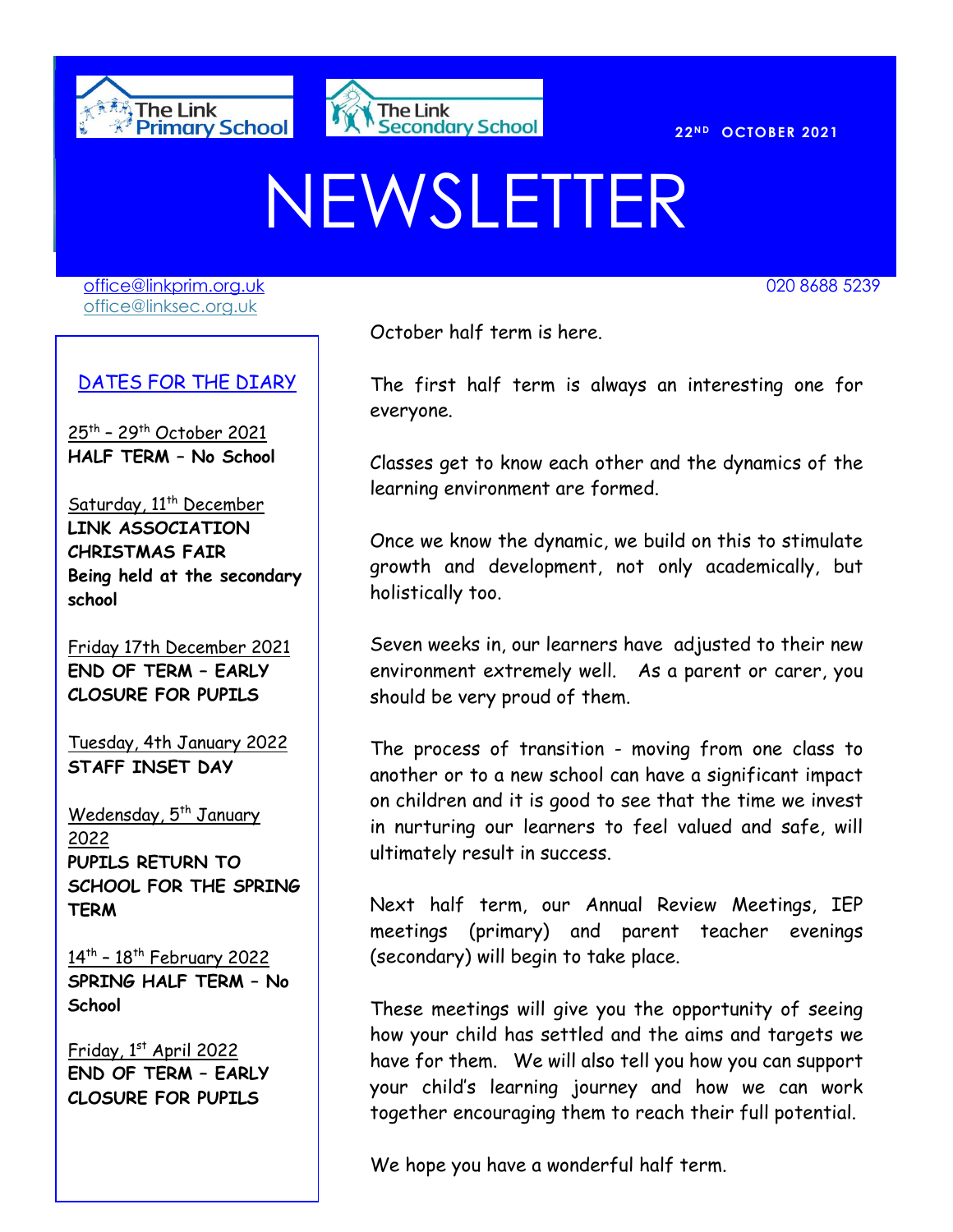# **WHAT'S BEEN HAPPENING AT THE PRIMARY SCHOOL?**

This week our School Council were busy planning a visit to Sherwood Park School to have a look at their play facilities and get some ideas that we may be able to use in our own playground. They voted to carry out this research and sequenced an itinerary of the visit using symbols.



Link Priority 2 Being part of a group or community Link Priority 7 Communication Social Link Priority 10 Generalising Skills Link Priority 3 Spiritual Development



There have been some strange happenings this week at the primary school. Things do not seem to be quite the same.

For instance we had a visit from Harry Potter! He definitely worked his magic around the school as he helped deliver lots of letters for the school office and also managed to carry out some important data handling in respect of school meals.

If he waved his wand, you may think it was Archie from Pine Class, but then again was it?



Lots of creative activities have been taking place – Udi designed her own cauldron and made sure she wore her witches hat whilst she designed it – perhaps a spell is

brewing!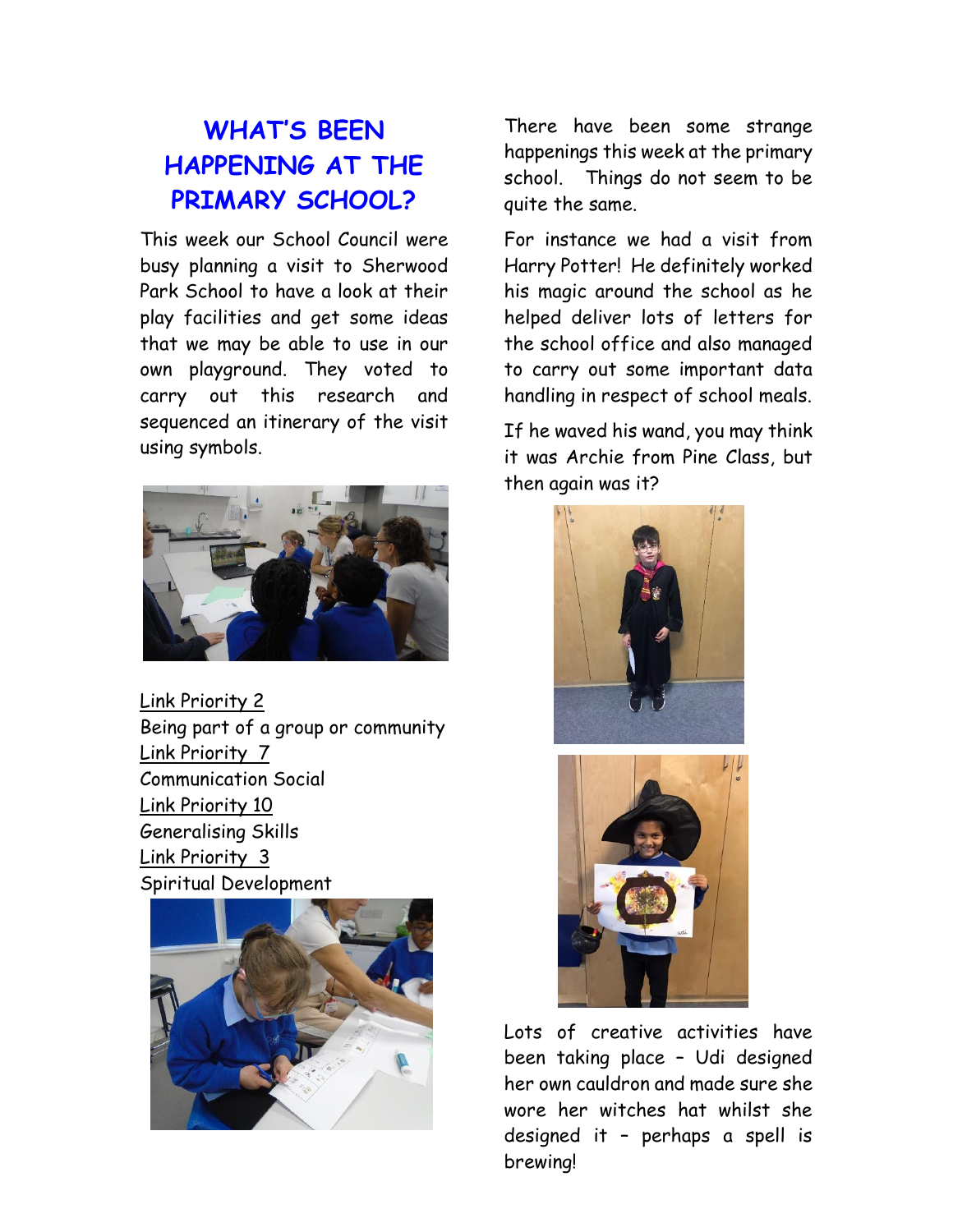

Lucas was one of many who carved a pumpkin to take home – intricate cutting skills were used – our OTs were thrilled! Ever eco, the pulp will be used to make a delicious soup.

# **WHAT'S BEEN HAPPENING AT THE SECONDARY SCHOOL?**

This week Lynn Shah gives us an insight into what has been covered in Science so far this term.

Students in KS3 have been learning about animals over the last few weeks. The BIG QUESTION was 'What habitats are there local to The Link and what do they provide for animals?' Students had fun drawing a huge map of the local area and adding as many animals and habitats as they could think of.



We then learnt about different habitats in the world and locally. We had a lovely trip to Waddon Pond along the river Wandle to see for ourselves the local habitats and we tried to spot any animals.



We also worked on Link Priorities and thought about careers when we visited Pets at Home. This was a great opportunity for students to see the huge variety of fish and other small mammals.



They learnt about the way scientists classify animals, and practised science skills of observation. They also drew some beautiful insects.



We also went on a treasure hunt spotting invertebrates in the school garden. It was a shame but we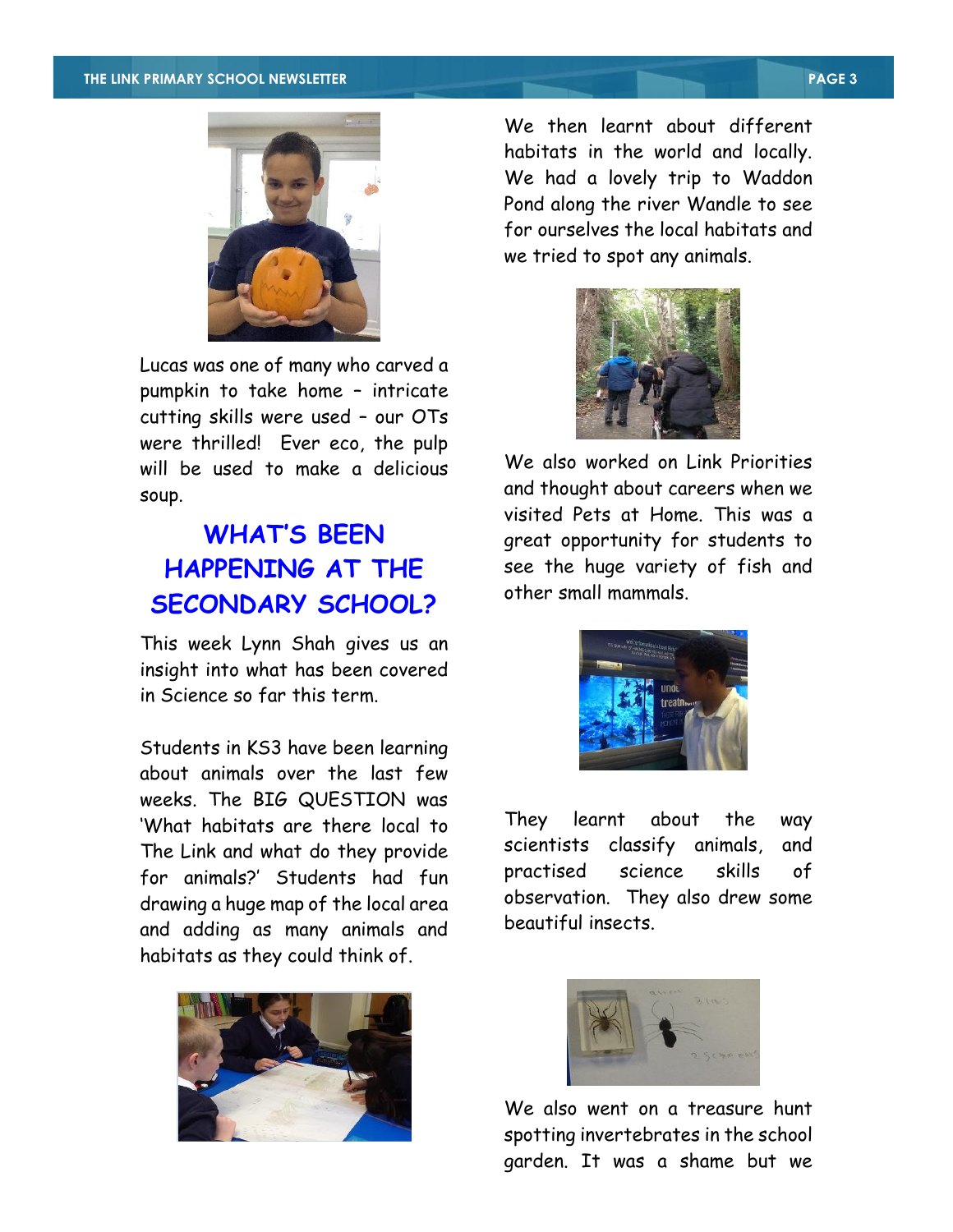didn't find many at this time of year.



We finished the topic by thinking about threats to the environment. Students really understood the impact of things such as pollution, litter and global warming on the environment.

All the students are really looking forward to seeing more types of animals in London Zoo in November.

# **WHAT'S HAPPENING AROUND AND ABOUT?**

Lots of things happening around and about over half term – here are a few events that may be of interest.

Sutton Fire Station have an Open Day on Saturday, 23rd October from 1.00pm – 5.00pm, which is completely free of charge. Located at 43, St. Dunstan's Hill, if you have a child who loves fire engines, do take them along. They will get to see the inside of a fire engine, spray a fire hose and get to meet some of our very brave firefighters. A treat indeed!

Super Phonics are holding a special Halloween Party on Monday, 25<sup>th</sup> October at Highfield Hall in Carshalton. Aimed at children aged 3-9 and with fancy dress, games, crafts and lots more, to learn more or to book, go to [www.superphonics.co.uk](http://www.superphonics.co.uk/)

The ARC Centre in Croydon is an animal education centre for anyone aged up to 18 years of age. On Saturday,  $30<sup>th</sup>$  October they are holding their Halloween Spooktacular. Tickets costs £6pp and give an opportunity to go and look at the animals, learn more about practical animal classes and simply join in the fun.

For more information, look at their website: [www.the-arc-centre.co.uk](http://www.the-arc-centre.co.uk/)

Sutton Ecology Centre have nature activities going on, including their Halloween Trail.